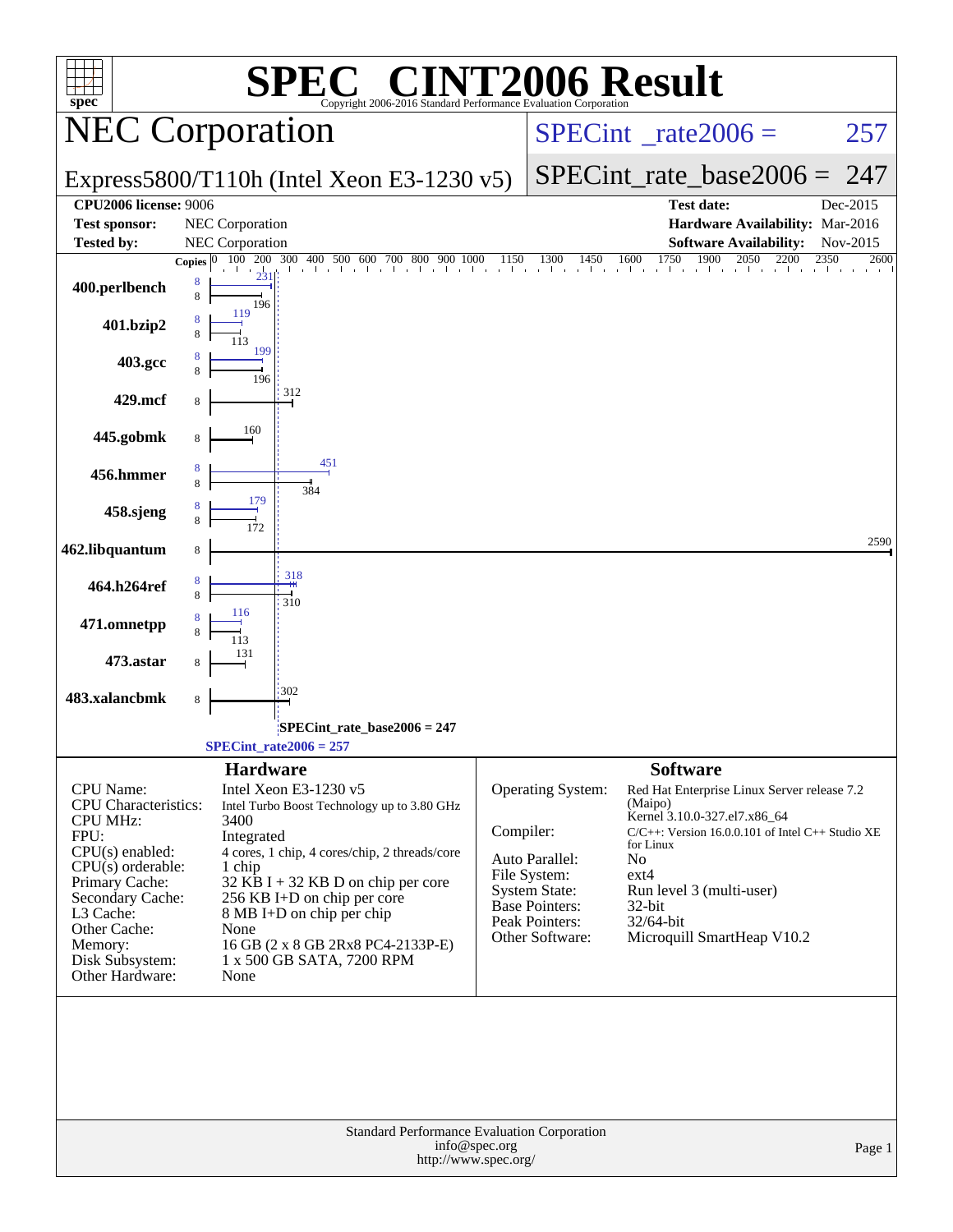

# NEC Corporation

### SPECint rate $2006 = 257$

Express5800/T110h (Intel Xeon E3-1230 v5)

[SPECint\\_rate\\_base2006 =](http://www.spec.org/auto/cpu2006/Docs/result-fields.html#SPECintratebase2006) 247

#### **[CPU2006 license:](http://www.spec.org/auto/cpu2006/Docs/result-fields.html#CPU2006license)** 9006 **[Test date:](http://www.spec.org/auto/cpu2006/Docs/result-fields.html#Testdate)** Dec-2015

**[Test sponsor:](http://www.spec.org/auto/cpu2006/Docs/result-fields.html#Testsponsor)** NEC Corporation **[Hardware Availability:](http://www.spec.org/auto/cpu2006/Docs/result-fields.html#HardwareAvailability)** Mar-2016 **[Tested by:](http://www.spec.org/auto/cpu2006/Docs/result-fields.html#Testedby)** NEC Corporation **[Software Availability:](http://www.spec.org/auto/cpu2006/Docs/result-fields.html#SoftwareAvailability)** Nov-2015

#### **[Results Table](http://www.spec.org/auto/cpu2006/Docs/result-fields.html#ResultsTable)**

|                                                                                                          | <b>Base</b>   |                |       |                |            | <b>Peak</b>    |                  |                |                |              |                |              |                |              |
|----------------------------------------------------------------------------------------------------------|---------------|----------------|-------|----------------|------------|----------------|------------------|----------------|----------------|--------------|----------------|--------------|----------------|--------------|
| <b>Benchmark</b>                                                                                         | <b>Copies</b> | <b>Seconds</b> | Ratio | <b>Seconds</b> | Ratio      | <b>Seconds</b> | Ratio            | <b>Copies</b>  | <b>Seconds</b> | <b>Ratio</b> | <b>Seconds</b> | <b>Ratio</b> | <b>Seconds</b> | <b>Ratio</b> |
| 400.perlbench                                                                                            |               | 399            | 196   | 400            | 196        | 400            | 195 <sub>l</sub> |                | 338            | 231          | 336            | 232          | 342            | 229          |
| 401.bzip2                                                                                                |               | 689            | 112   | 680            | 113        | 685            | <b>113</b>       |                | 648            | 119          | 646            | <u>119</u>   | 645            | 120          |
| $403.\text{gcc}$                                                                                         |               | 329            | 196   | 330            | 195        | 324            | 199 <sub>1</sub> | 8              | 324            | 199          | 324            | 199          | 327            | 197          |
| $429$ .mcf                                                                                               |               | 235            | 311   | 234            | 312        | 232            | 314              | 8              | 235            | 311          | 234            | 312          | 232            | 314          |
| $445$ .gobmk                                                                                             |               | 525            | 160   | 525            | 160        | 525            | <b>160</b>       |                | 525            | 160          | 525            | 160          | 525            | <b>160</b>   |
| 456.hmmer                                                                                                |               | 194            | 385   | 194            | 384        | 196            | 381              | 8              | 166            | 451          | 165            | 451          | 165            | 452          |
| $458$ .sjeng                                                                                             |               | 562            | 172   | 562            | 172        | 562            | 172              | $\overline{8}$ | 539            | 179          | 540            | 179          | 540            | 179          |
| 462.libquantum                                                                                           |               | 63.8           | 2600  | 63.9           | 2590       | 64.0           | 2590             | 8              | 63.8           | 2600         | 63.9           | 2590         | 64.0           | 2590         |
| 464.h264ref                                                                                              |               | 567            | 312   | 577            | 307        | 570            | <b>310</b>       |                | 557            | 318          | 544            | 325          | 581            | 305          |
| 471.omnetpp                                                                                              |               | 442            | 113   | 442            | 113        | 442            | <u>113</u>       |                | 431            | 116          | 432            | 116          | 432            | <u>116</u>   |
| 473.astar                                                                                                |               | 428            | 131   | 429            | 131        | 428            | 131              | 8              | 428            | 131          | 429            | 131          | 428            | <b>131</b>   |
| 483.xalancbmk                                                                                            |               | 183            | 302   | 183            | <b>302</b> | 183            | 301              | 8              | 183            | 302          | 183            | 302          | 183            | 301          |
| Results appear in the order in which they were run. Bold underlined text indicates a median measurement. |               |                |       |                |            |                |                  |                |                |              |                |              |                |              |

#### **[Submit Notes](http://www.spec.org/auto/cpu2006/Docs/result-fields.html#SubmitNotes)**

 The taskset mechanism was used to bind copies to processors. The config file option 'submit' was used to generate taskset commands to bind each copy to a specific processor. For details, please see the config file.

### **[Operating System Notes](http://www.spec.org/auto/cpu2006/Docs/result-fields.html#OperatingSystemNotes)**

Stack size set to unlimited using "ulimit -s unlimited"

### **[Platform Notes](http://www.spec.org/auto/cpu2006/Docs/result-fields.html#PlatformNotes)**

 BIOS Settings: Power Management Policy: Custom Energy Performance: Performance

### **[General Notes](http://www.spec.org/auto/cpu2006/Docs/result-fields.html#GeneralNotes)**

Environment variables set by runspec before the start of the run: LD\_LIBRARY\_PATH = "/home/cpu2006/libs/32:/home/cpu2006/libs/64:/home/cpu2006/sh"

 Binaries compiled on a system with 1x Intel Core i5-4670K CPU + 32GB memory using RedHat EL 7.1 Transparent Huge Pages enabled with: echo always > /sys/kernel/mm/transparent\_hugepage/enabled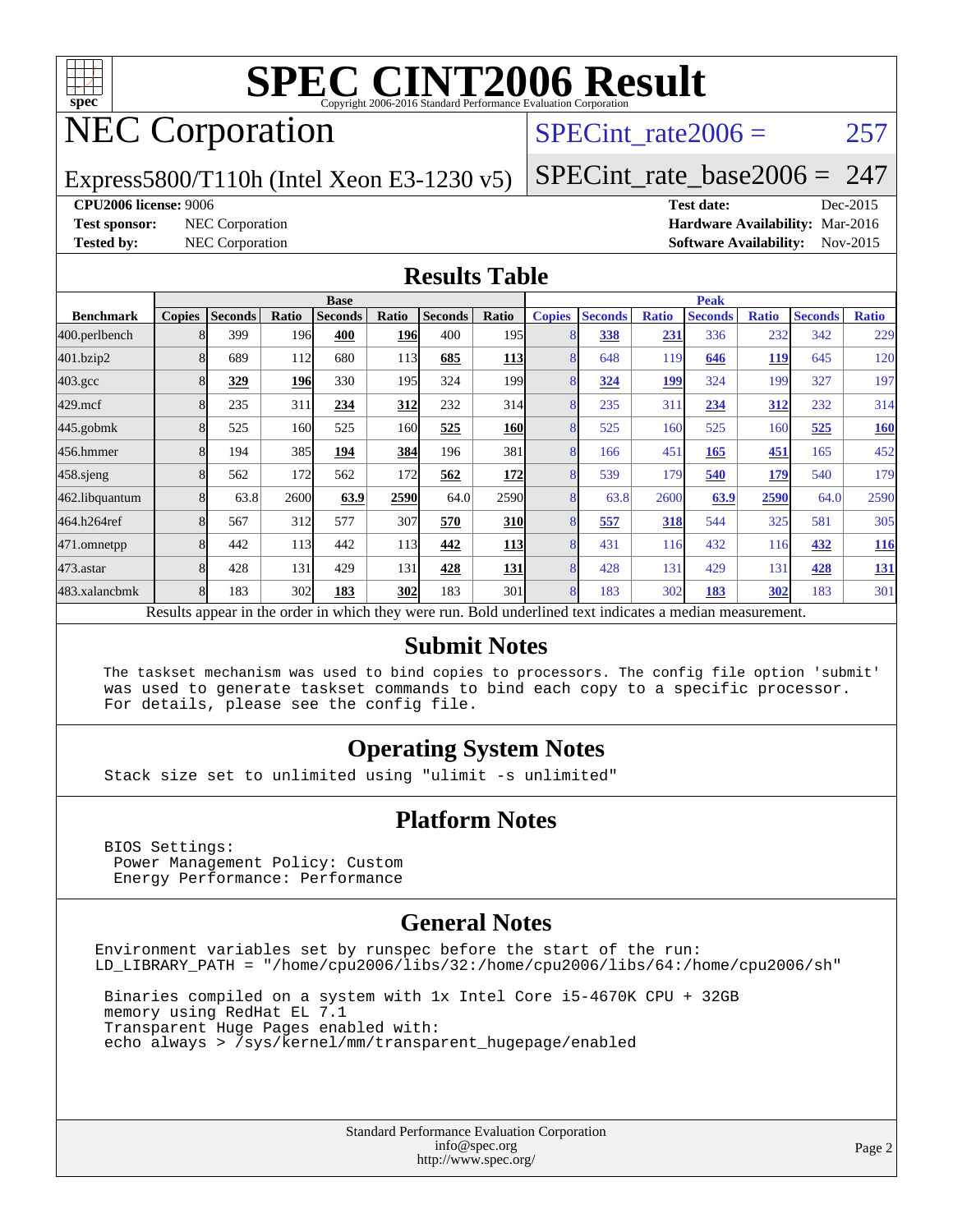

NEC Corporation

SPECint rate $2006 = 257$ 

[SPECint\\_rate\\_base2006 =](http://www.spec.org/auto/cpu2006/Docs/result-fields.html#SPECintratebase2006) 247

Express5800/T110h (Intel Xeon E3-1230 v5)

**[Tested by:](http://www.spec.org/auto/cpu2006/Docs/result-fields.html#Testedby)** NEC Corporation **[Software Availability:](http://www.spec.org/auto/cpu2006/Docs/result-fields.html#SoftwareAvailability)** Nov-2015

**[CPU2006 license:](http://www.spec.org/auto/cpu2006/Docs/result-fields.html#CPU2006license)** 9006 **[Test date:](http://www.spec.org/auto/cpu2006/Docs/result-fields.html#Testdate)** Dec-2015 **[Test sponsor:](http://www.spec.org/auto/cpu2006/Docs/result-fields.html#Testsponsor)** NEC Corporation **NEC Corporation [Hardware Availability:](http://www.spec.org/auto/cpu2006/Docs/result-fields.html#HardwareAvailability)** Mar-2016

### **[Base Compiler Invocation](http://www.spec.org/auto/cpu2006/Docs/result-fields.html#BaseCompilerInvocation)**

[C benchmarks](http://www.spec.org/auto/cpu2006/Docs/result-fields.html#Cbenchmarks):

[icc -m32 -L/opt/intel/compilers\\_and\\_libraries\\_2016/linux/compiler/lib/ia32\\_lin](http://www.spec.org/cpu2006/results/res2016q1/cpu2006-20160125-38820.flags.html#user_CCbase_intel_icc_e10256ba5924b668798078a321b0cb3f)

[C++ benchmarks:](http://www.spec.org/auto/cpu2006/Docs/result-fields.html#CXXbenchmarks)

[icpc -m32 -L/opt/intel/compilers\\_and\\_libraries\\_2016/linux/compiler/lib/ia32\\_lin](http://www.spec.org/cpu2006/results/res2016q1/cpu2006-20160125-38820.flags.html#user_CXXbase_intel_icpc_b4f50a394bdb4597aa5879c16bc3f5c5)

### **[Base Portability Flags](http://www.spec.org/auto/cpu2006/Docs/result-fields.html#BasePortabilityFlags)**

 400.perlbench: [-D\\_FILE\\_OFFSET\\_BITS=64](http://www.spec.org/cpu2006/results/res2016q1/cpu2006-20160125-38820.flags.html#user_basePORTABILITY400_perlbench_file_offset_bits_64_438cf9856305ebd76870a2c6dc2689ab) [-DSPEC\\_CPU\\_LINUX\\_IA32](http://www.spec.org/cpu2006/results/res2016q1/cpu2006-20160125-38820.flags.html#b400.perlbench_baseCPORTABILITY_DSPEC_CPU_LINUX_IA32) 401.bzip2: [-D\\_FILE\\_OFFSET\\_BITS=64](http://www.spec.org/cpu2006/results/res2016q1/cpu2006-20160125-38820.flags.html#user_basePORTABILITY401_bzip2_file_offset_bits_64_438cf9856305ebd76870a2c6dc2689ab) 403.gcc: [-D\\_FILE\\_OFFSET\\_BITS=64](http://www.spec.org/cpu2006/results/res2016q1/cpu2006-20160125-38820.flags.html#user_basePORTABILITY403_gcc_file_offset_bits_64_438cf9856305ebd76870a2c6dc2689ab) 429.mcf: [-D\\_FILE\\_OFFSET\\_BITS=64](http://www.spec.org/cpu2006/results/res2016q1/cpu2006-20160125-38820.flags.html#user_basePORTABILITY429_mcf_file_offset_bits_64_438cf9856305ebd76870a2c6dc2689ab) 445.gobmk: [-D\\_FILE\\_OFFSET\\_BITS=64](http://www.spec.org/cpu2006/results/res2016q1/cpu2006-20160125-38820.flags.html#user_basePORTABILITY445_gobmk_file_offset_bits_64_438cf9856305ebd76870a2c6dc2689ab) 456.hmmer: [-D\\_FILE\\_OFFSET\\_BITS=64](http://www.spec.org/cpu2006/results/res2016q1/cpu2006-20160125-38820.flags.html#user_basePORTABILITY456_hmmer_file_offset_bits_64_438cf9856305ebd76870a2c6dc2689ab) 458.sjeng: [-D\\_FILE\\_OFFSET\\_BITS=64](http://www.spec.org/cpu2006/results/res2016q1/cpu2006-20160125-38820.flags.html#user_basePORTABILITY458_sjeng_file_offset_bits_64_438cf9856305ebd76870a2c6dc2689ab) 462.libquantum: [-D\\_FILE\\_OFFSET\\_BITS=64](http://www.spec.org/cpu2006/results/res2016q1/cpu2006-20160125-38820.flags.html#user_basePORTABILITY462_libquantum_file_offset_bits_64_438cf9856305ebd76870a2c6dc2689ab) [-DSPEC\\_CPU\\_LINUX](http://www.spec.org/cpu2006/results/res2016q1/cpu2006-20160125-38820.flags.html#b462.libquantum_baseCPORTABILITY_DSPEC_CPU_LINUX) 464.h264ref: [-D\\_FILE\\_OFFSET\\_BITS=64](http://www.spec.org/cpu2006/results/res2016q1/cpu2006-20160125-38820.flags.html#user_basePORTABILITY464_h264ref_file_offset_bits_64_438cf9856305ebd76870a2c6dc2689ab) 471.omnetpp: [-D\\_FILE\\_OFFSET\\_BITS=64](http://www.spec.org/cpu2006/results/res2016q1/cpu2006-20160125-38820.flags.html#user_basePORTABILITY471_omnetpp_file_offset_bits_64_438cf9856305ebd76870a2c6dc2689ab) 473.astar: [-D\\_FILE\\_OFFSET\\_BITS=64](http://www.spec.org/cpu2006/results/res2016q1/cpu2006-20160125-38820.flags.html#user_basePORTABILITY473_astar_file_offset_bits_64_438cf9856305ebd76870a2c6dc2689ab) 483.xalancbmk: [-D\\_FILE\\_OFFSET\\_BITS=64](http://www.spec.org/cpu2006/results/res2016q1/cpu2006-20160125-38820.flags.html#user_basePORTABILITY483_xalancbmk_file_offset_bits_64_438cf9856305ebd76870a2c6dc2689ab) [-DSPEC\\_CPU\\_LINUX](http://www.spec.org/cpu2006/results/res2016q1/cpu2006-20160125-38820.flags.html#b483.xalancbmk_baseCXXPORTABILITY_DSPEC_CPU_LINUX)

### **[Base Optimization Flags](http://www.spec.org/auto/cpu2006/Docs/result-fields.html#BaseOptimizationFlags)**

[C benchmarks](http://www.spec.org/auto/cpu2006/Docs/result-fields.html#Cbenchmarks):

[-xCORE-AVX2](http://www.spec.org/cpu2006/results/res2016q1/cpu2006-20160125-38820.flags.html#user_CCbase_f-xAVX2_5f5fc0cbe2c9f62c816d3e45806c70d7) [-ipo](http://www.spec.org/cpu2006/results/res2016q1/cpu2006-20160125-38820.flags.html#user_CCbase_f-ipo) [-O3](http://www.spec.org/cpu2006/results/res2016q1/cpu2006-20160125-38820.flags.html#user_CCbase_f-O3) [-no-prec-div](http://www.spec.org/cpu2006/results/res2016q1/cpu2006-20160125-38820.flags.html#user_CCbase_f-no-prec-div) [-opt-prefetch](http://www.spec.org/cpu2006/results/res2016q1/cpu2006-20160125-38820.flags.html#user_CCbase_f-opt-prefetch) [-opt-mem-layout-trans=3](http://www.spec.org/cpu2006/results/res2016q1/cpu2006-20160125-38820.flags.html#user_CCbase_f-opt-mem-layout-trans_a7b82ad4bd7abf52556d4961a2ae94d5)

[C++ benchmarks:](http://www.spec.org/auto/cpu2006/Docs/result-fields.html#CXXbenchmarks) [-xCORE-AVX2](http://www.spec.org/cpu2006/results/res2016q1/cpu2006-20160125-38820.flags.html#user_CXXbase_f-xAVX2_5f5fc0cbe2c9f62c816d3e45806c70d7) [-ipo](http://www.spec.org/cpu2006/results/res2016q1/cpu2006-20160125-38820.flags.html#user_CXXbase_f-ipo) [-O3](http://www.spec.org/cpu2006/results/res2016q1/cpu2006-20160125-38820.flags.html#user_CXXbase_f-O3) [-no-prec-div](http://www.spec.org/cpu2006/results/res2016q1/cpu2006-20160125-38820.flags.html#user_CXXbase_f-no-prec-div) [-opt-prefetch](http://www.spec.org/cpu2006/results/res2016q1/cpu2006-20160125-38820.flags.html#user_CXXbase_f-opt-prefetch) [-opt-mem-layout-trans=3](http://www.spec.org/cpu2006/results/res2016q1/cpu2006-20160125-38820.flags.html#user_CXXbase_f-opt-mem-layout-trans_a7b82ad4bd7abf52556d4961a2ae94d5) [-Wl,-z,muldefs](http://www.spec.org/cpu2006/results/res2016q1/cpu2006-20160125-38820.flags.html#user_CXXbase_link_force_multiple1_74079c344b956b9658436fd1b6dd3a8a) [-L/sh -lsmartheap](http://www.spec.org/cpu2006/results/res2016q1/cpu2006-20160125-38820.flags.html#user_CXXbase_SmartHeap_32f6c82aa1ed9c52345d30cf6e4a0499)

### **[Base Other Flags](http://www.spec.org/auto/cpu2006/Docs/result-fields.html#BaseOtherFlags)**

[C benchmarks](http://www.spec.org/auto/cpu2006/Docs/result-fields.html#Cbenchmarks):

403.gcc: [-Dalloca=\\_alloca](http://www.spec.org/cpu2006/results/res2016q1/cpu2006-20160125-38820.flags.html#b403.gcc_baseEXTRA_CFLAGS_Dalloca_be3056838c12de2578596ca5467af7f3)

### **[Peak Compiler Invocation](http://www.spec.org/auto/cpu2006/Docs/result-fields.html#PeakCompilerInvocation)**

[C benchmarks \(except as noted below\)](http://www.spec.org/auto/cpu2006/Docs/result-fields.html#Cbenchmarksexceptasnotedbelow): [icc -m32 -L/opt/intel/compilers\\_and\\_libraries\\_2016/linux/compiler/lib/ia32\\_lin](http://www.spec.org/cpu2006/results/res2016q1/cpu2006-20160125-38820.flags.html#user_CCpeak_intel_icc_e10256ba5924b668798078a321b0cb3f)

Continued on next page

Standard Performance Evaluation Corporation [info@spec.org](mailto:info@spec.org) <http://www.spec.org/>

Page 3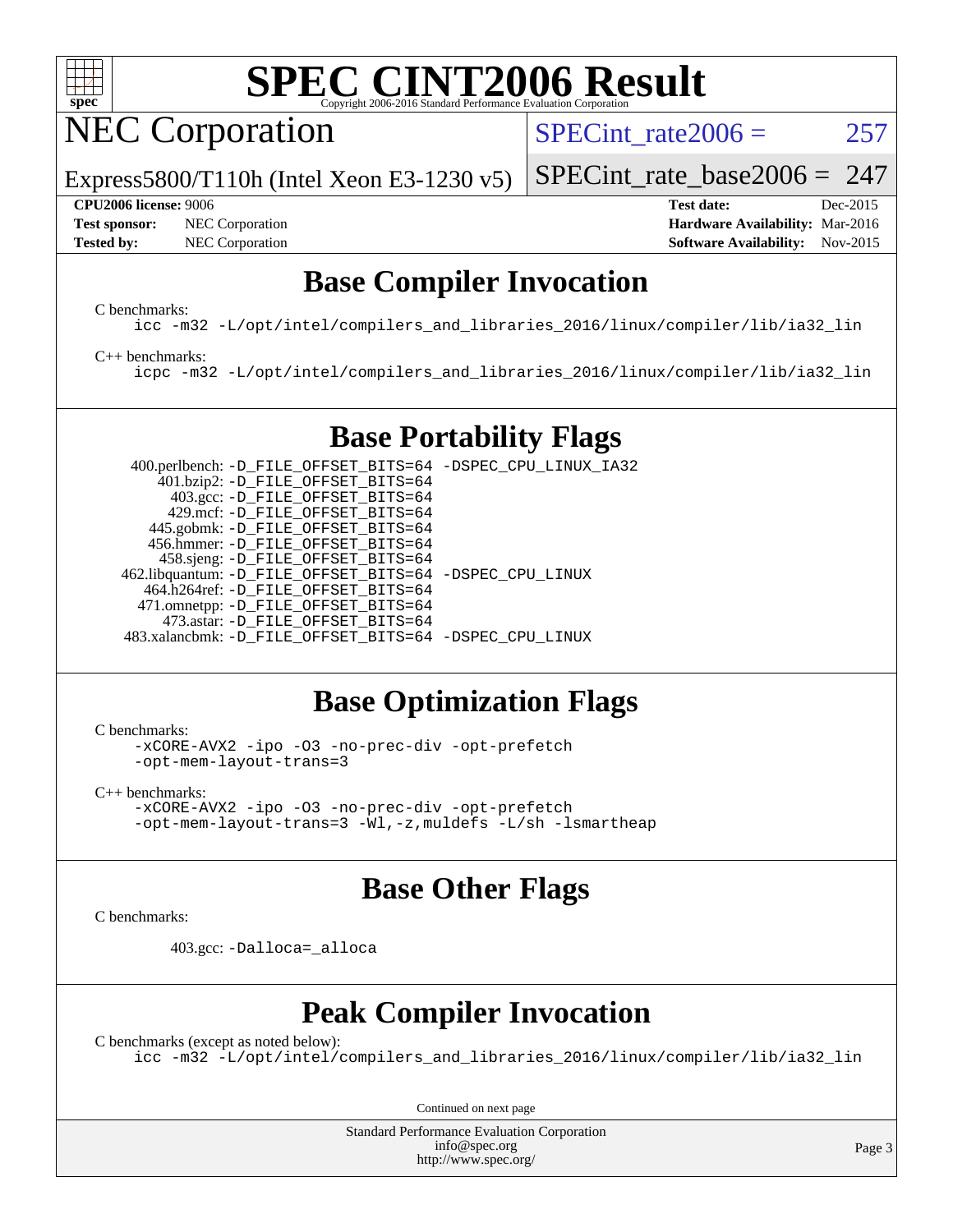

NEC Corporation

SPECint rate $2006 = 257$ 

Express5800/T110h (Intel Xeon E3-1230 v5)

[SPECint\\_rate\\_base2006 =](http://www.spec.org/auto/cpu2006/Docs/result-fields.html#SPECintratebase2006)  $247$ 

**[Tested by:](http://www.spec.org/auto/cpu2006/Docs/result-fields.html#Testedby)** NEC Corporation **[Software Availability:](http://www.spec.org/auto/cpu2006/Docs/result-fields.html#SoftwareAvailability)** Nov-2015

**[CPU2006 license:](http://www.spec.org/auto/cpu2006/Docs/result-fields.html#CPU2006license)** 9006 **[Test date:](http://www.spec.org/auto/cpu2006/Docs/result-fields.html#Testdate)** Dec-2015 **[Test sponsor:](http://www.spec.org/auto/cpu2006/Docs/result-fields.html#Testsponsor)** NEC Corporation **NEC Corporation [Hardware Availability:](http://www.spec.org/auto/cpu2006/Docs/result-fields.html#HardwareAvailability)** Mar-2016

## **[Peak Compiler Invocation \(Continued\)](http://www.spec.org/auto/cpu2006/Docs/result-fields.html#PeakCompilerInvocation)**

400.perlbench: [icc -m64](http://www.spec.org/cpu2006/results/res2016q1/cpu2006-20160125-38820.flags.html#user_peakCCLD400_perlbench_intel_icc_64bit_bda6cc9af1fdbb0edc3795bac97ada53)

401.bzip2: [icc -m64](http://www.spec.org/cpu2006/results/res2016q1/cpu2006-20160125-38820.flags.html#user_peakCCLD401_bzip2_intel_icc_64bit_bda6cc9af1fdbb0edc3795bac97ada53)

456.hmmer: [icc -m64](http://www.spec.org/cpu2006/results/res2016q1/cpu2006-20160125-38820.flags.html#user_peakCCLD456_hmmer_intel_icc_64bit_bda6cc9af1fdbb0edc3795bac97ada53)

458.sjeng: [icc -m64](http://www.spec.org/cpu2006/results/res2016q1/cpu2006-20160125-38820.flags.html#user_peakCCLD458_sjeng_intel_icc_64bit_bda6cc9af1fdbb0edc3795bac97ada53)

[C++ benchmarks:](http://www.spec.org/auto/cpu2006/Docs/result-fields.html#CXXbenchmarks)

[icpc -m32 -L/opt/intel/compilers\\_and\\_libraries\\_2016/linux/compiler/lib/ia32\\_lin](http://www.spec.org/cpu2006/results/res2016q1/cpu2006-20160125-38820.flags.html#user_CXXpeak_intel_icpc_b4f50a394bdb4597aa5879c16bc3f5c5)

### **[Peak Portability Flags](http://www.spec.org/auto/cpu2006/Docs/result-fields.html#PeakPortabilityFlags)**

 400.perlbench: [-D\\_FILE\\_OFFSET\\_BITS=64](http://www.spec.org/cpu2006/results/res2016q1/cpu2006-20160125-38820.flags.html#user_peakPORTABILITY400_perlbench_file_offset_bits_64_438cf9856305ebd76870a2c6dc2689ab) [-DSPEC\\_CPU\\_LP64](http://www.spec.org/cpu2006/results/res2016q1/cpu2006-20160125-38820.flags.html#b400.perlbench_peakCPORTABILITY_DSPEC_CPU_LP64) [-DSPEC\\_CPU\\_LINUX\\_X64](http://www.spec.org/cpu2006/results/res2016q1/cpu2006-20160125-38820.flags.html#b400.perlbench_peakCPORTABILITY_DSPEC_CPU_LINUX_X64) 401.bzip2: [-D\\_FILE\\_OFFSET\\_BITS=64](http://www.spec.org/cpu2006/results/res2016q1/cpu2006-20160125-38820.flags.html#user_peakPORTABILITY401_bzip2_file_offset_bits_64_438cf9856305ebd76870a2c6dc2689ab) [-DSPEC\\_CPU\\_LP64](http://www.spec.org/cpu2006/results/res2016q1/cpu2006-20160125-38820.flags.html#suite_peakCPORTABILITY401_bzip2_DSPEC_CPU_LP64) 403.gcc: [-D\\_FILE\\_OFFSET\\_BITS=64](http://www.spec.org/cpu2006/results/res2016q1/cpu2006-20160125-38820.flags.html#user_peakPORTABILITY403_gcc_file_offset_bits_64_438cf9856305ebd76870a2c6dc2689ab) 429.mcf: [-D\\_FILE\\_OFFSET\\_BITS=64](http://www.spec.org/cpu2006/results/res2016q1/cpu2006-20160125-38820.flags.html#user_peakPORTABILITY429_mcf_file_offset_bits_64_438cf9856305ebd76870a2c6dc2689ab) 445.gobmk: [-D\\_FILE\\_OFFSET\\_BITS=64](http://www.spec.org/cpu2006/results/res2016q1/cpu2006-20160125-38820.flags.html#user_peakPORTABILITY445_gobmk_file_offset_bits_64_438cf9856305ebd76870a2c6dc2689ab) 456.hmmer: [-D\\_FILE\\_OFFSET\\_BITS=64](http://www.spec.org/cpu2006/results/res2016q1/cpu2006-20160125-38820.flags.html#user_peakPORTABILITY456_hmmer_file_offset_bits_64_438cf9856305ebd76870a2c6dc2689ab) [-DSPEC\\_CPU\\_LP64](http://www.spec.org/cpu2006/results/res2016q1/cpu2006-20160125-38820.flags.html#suite_peakCPORTABILITY456_hmmer_DSPEC_CPU_LP64) 458.sjeng: [-D\\_FILE\\_OFFSET\\_BITS=64](http://www.spec.org/cpu2006/results/res2016q1/cpu2006-20160125-38820.flags.html#user_peakPORTABILITY458_sjeng_file_offset_bits_64_438cf9856305ebd76870a2c6dc2689ab) [-DSPEC\\_CPU\\_LP64](http://www.spec.org/cpu2006/results/res2016q1/cpu2006-20160125-38820.flags.html#suite_peakCPORTABILITY458_sjeng_DSPEC_CPU_LP64) 462.libquantum: [-D\\_FILE\\_OFFSET\\_BITS=64](http://www.spec.org/cpu2006/results/res2016q1/cpu2006-20160125-38820.flags.html#user_peakPORTABILITY462_libquantum_file_offset_bits_64_438cf9856305ebd76870a2c6dc2689ab) [-DSPEC\\_CPU\\_LINUX](http://www.spec.org/cpu2006/results/res2016q1/cpu2006-20160125-38820.flags.html#b462.libquantum_peakCPORTABILITY_DSPEC_CPU_LINUX) 464.h264ref: [-D\\_FILE\\_OFFSET\\_BITS=64](http://www.spec.org/cpu2006/results/res2016q1/cpu2006-20160125-38820.flags.html#user_peakPORTABILITY464_h264ref_file_offset_bits_64_438cf9856305ebd76870a2c6dc2689ab) 471.omnetpp: [-D\\_FILE\\_OFFSET\\_BITS=64](http://www.spec.org/cpu2006/results/res2016q1/cpu2006-20160125-38820.flags.html#user_peakPORTABILITY471_omnetpp_file_offset_bits_64_438cf9856305ebd76870a2c6dc2689ab) 473.astar: [-D\\_FILE\\_OFFSET\\_BITS=64](http://www.spec.org/cpu2006/results/res2016q1/cpu2006-20160125-38820.flags.html#user_peakPORTABILITY473_astar_file_offset_bits_64_438cf9856305ebd76870a2c6dc2689ab) 483.xalancbmk: [-D\\_FILE\\_OFFSET\\_BITS=64](http://www.spec.org/cpu2006/results/res2016q1/cpu2006-20160125-38820.flags.html#user_peakPORTABILITY483_xalancbmk_file_offset_bits_64_438cf9856305ebd76870a2c6dc2689ab) [-DSPEC\\_CPU\\_LINUX](http://www.spec.org/cpu2006/results/res2016q1/cpu2006-20160125-38820.flags.html#b483.xalancbmk_peakCXXPORTABILITY_DSPEC_CPU_LINUX)

### **[Peak Optimization Flags](http://www.spec.org/auto/cpu2006/Docs/result-fields.html#PeakOptimizationFlags)**

[C benchmarks](http://www.spec.org/auto/cpu2006/Docs/result-fields.html#Cbenchmarks):

 400.perlbench: [-xCORE-AVX2](http://www.spec.org/cpu2006/results/res2016q1/cpu2006-20160125-38820.flags.html#user_peakPASS2_CFLAGSPASS2_LDCFLAGS400_perlbench_f-xAVX2_5f5fc0cbe2c9f62c816d3e45806c70d7)(pass 2) [-prof-gen:threadsafe](http://www.spec.org/cpu2006/results/res2016q1/cpu2006-20160125-38820.flags.html#user_peakPASS1_CFLAGSPASS1_LDCFLAGS400_perlbench_prof_gen_21a26eb79f378b550acd7bec9fe4467a)(pass 1) [-ipo](http://www.spec.org/cpu2006/results/res2016q1/cpu2006-20160125-38820.flags.html#user_peakPASS2_CFLAGSPASS2_LDCFLAGS400_perlbench_f-ipo)(pass 2) [-O3](http://www.spec.org/cpu2006/results/res2016q1/cpu2006-20160125-38820.flags.html#user_peakPASS2_CFLAGSPASS2_LDCFLAGS400_perlbench_f-O3)(pass 2) [-no-prec-div](http://www.spec.org/cpu2006/results/res2016q1/cpu2006-20160125-38820.flags.html#user_peakPASS2_CFLAGSPASS2_LDCFLAGS400_perlbench_f-no-prec-div)(pass 2) [-par-num-threads=1](http://www.spec.org/cpu2006/results/res2016q1/cpu2006-20160125-38820.flags.html#user_peakPASS1_CFLAGSPASS1_LDCFLAGS400_perlbench_par_num_threads_786a6ff141b4e9e90432e998842df6c2)(pass 1) [-prof-use](http://www.spec.org/cpu2006/results/res2016q1/cpu2006-20160125-38820.flags.html#user_peakPASS2_CFLAGSPASS2_LDCFLAGS400_perlbench_prof_use_bccf7792157ff70d64e32fe3e1250b55)(pass 2) [-auto-ilp32](http://www.spec.org/cpu2006/results/res2016q1/cpu2006-20160125-38820.flags.html#user_peakCOPTIMIZE400_perlbench_f-auto-ilp32) 401.bzip2: [-xCORE-AVX2](http://www.spec.org/cpu2006/results/res2016q1/cpu2006-20160125-38820.flags.html#user_peakPASS2_CFLAGSPASS2_LDCFLAGS401_bzip2_f-xAVX2_5f5fc0cbe2c9f62c816d3e45806c70d7)(pass 2) [-prof-gen:threadsafe](http://www.spec.org/cpu2006/results/res2016q1/cpu2006-20160125-38820.flags.html#user_peakPASS1_CFLAGSPASS1_LDCFLAGS401_bzip2_prof_gen_21a26eb79f378b550acd7bec9fe4467a)(pass 1)

[-ipo](http://www.spec.org/cpu2006/results/res2016q1/cpu2006-20160125-38820.flags.html#user_peakPASS2_CFLAGSPASS2_LDCFLAGS401_bzip2_f-ipo)(pass 2) [-O3](http://www.spec.org/cpu2006/results/res2016q1/cpu2006-20160125-38820.flags.html#user_peakPASS2_CFLAGSPASS2_LDCFLAGS401_bzip2_f-O3)(pass 2) [-no-prec-div](http://www.spec.org/cpu2006/results/res2016q1/cpu2006-20160125-38820.flags.html#user_peakPASS2_CFLAGSPASS2_LDCFLAGS401_bzip2_f-no-prec-div)(pass 2) [-par-num-threads=1](http://www.spec.org/cpu2006/results/res2016q1/cpu2006-20160125-38820.flags.html#user_peakPASS1_CFLAGSPASS1_LDCFLAGS401_bzip2_par_num_threads_786a6ff141b4e9e90432e998842df6c2)(pass 1) [-prof-use](http://www.spec.org/cpu2006/results/res2016q1/cpu2006-20160125-38820.flags.html#user_peakPASS2_CFLAGSPASS2_LDCFLAGS401_bzip2_prof_use_bccf7792157ff70d64e32fe3e1250b55)(pass 2) [-opt-prefetch](http://www.spec.org/cpu2006/results/res2016q1/cpu2006-20160125-38820.flags.html#user_peakCOPTIMIZE401_bzip2_f-opt-prefetch) [-auto-ilp32](http://www.spec.org/cpu2006/results/res2016q1/cpu2006-20160125-38820.flags.html#user_peakCOPTIMIZE401_bzip2_f-auto-ilp32) [-ansi-alias](http://www.spec.org/cpu2006/results/res2016q1/cpu2006-20160125-38820.flags.html#user_peakCOPTIMIZE401_bzip2_f-ansi-alias)

403.gcc: [-xCORE-AVX2](http://www.spec.org/cpu2006/results/res2016q1/cpu2006-20160125-38820.flags.html#user_peakCOPTIMIZE403_gcc_f-xAVX2_5f5fc0cbe2c9f62c816d3e45806c70d7) [-ipo](http://www.spec.org/cpu2006/results/res2016q1/cpu2006-20160125-38820.flags.html#user_peakCOPTIMIZE403_gcc_f-ipo) [-O3](http://www.spec.org/cpu2006/results/res2016q1/cpu2006-20160125-38820.flags.html#user_peakCOPTIMIZE403_gcc_f-O3) [-no-prec-div](http://www.spec.org/cpu2006/results/res2016q1/cpu2006-20160125-38820.flags.html#user_peakCOPTIMIZE403_gcc_f-no-prec-div)

429.mcf: basepeak = yes

445.gobmk: basepeak = yes

Continued on next page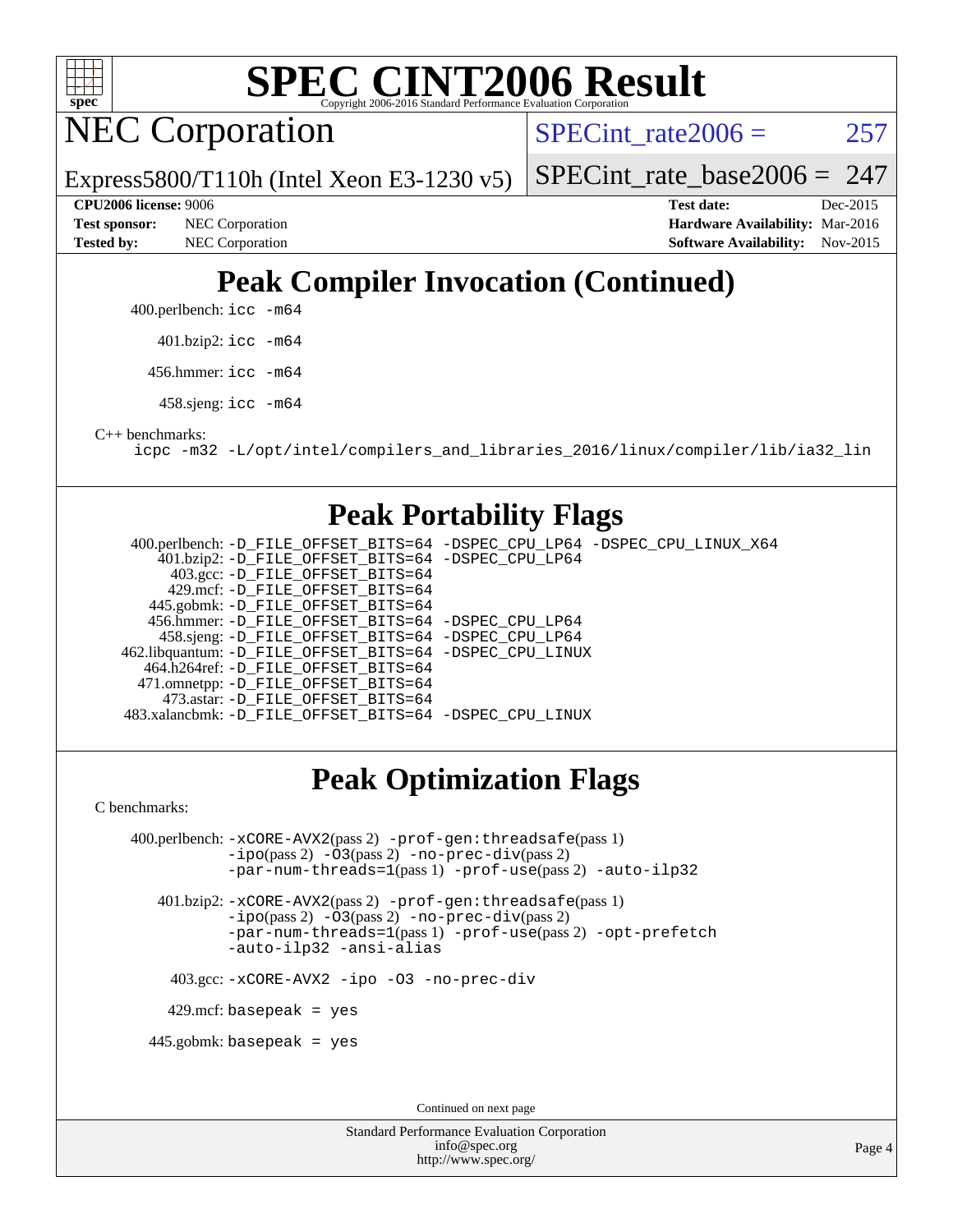NEC Corporation

SPECint rate $2006 = 257$ 

Express5800/T110h (Intel Xeon E3-1230 v5)

[SPECint\\_rate\\_base2006 =](http://www.spec.org/auto/cpu2006/Docs/result-fields.html#SPECintratebase2006) 247

**[CPU2006 license:](http://www.spec.org/auto/cpu2006/Docs/result-fields.html#CPU2006license)** 9006 **[Test date:](http://www.spec.org/auto/cpu2006/Docs/result-fields.html#Testdate)** Dec-2015 **[Test sponsor:](http://www.spec.org/auto/cpu2006/Docs/result-fields.html#Testsponsor)** NEC Corporation **NEC Corporation [Hardware Availability:](http://www.spec.org/auto/cpu2006/Docs/result-fields.html#HardwareAvailability)** Mar-2016 **[Tested by:](http://www.spec.org/auto/cpu2006/Docs/result-fields.html#Testedby)** NEC Corporation **[Software Availability:](http://www.spec.org/auto/cpu2006/Docs/result-fields.html#SoftwareAvailability)** Nov-2015

## **[Peak Optimization Flags \(Continued\)](http://www.spec.org/auto/cpu2006/Docs/result-fields.html#PeakOptimizationFlags)**

456.hmmer: [-xCORE-AVX2](http://www.spec.org/cpu2006/results/res2016q1/cpu2006-20160125-38820.flags.html#user_peakCOPTIMIZE456_hmmer_f-xAVX2_5f5fc0cbe2c9f62c816d3e45806c70d7) [-ipo](http://www.spec.org/cpu2006/results/res2016q1/cpu2006-20160125-38820.flags.html#user_peakCOPTIMIZE456_hmmer_f-ipo) [-O3](http://www.spec.org/cpu2006/results/res2016q1/cpu2006-20160125-38820.flags.html#user_peakCOPTIMIZE456_hmmer_f-O3) [-no-prec-div](http://www.spec.org/cpu2006/results/res2016q1/cpu2006-20160125-38820.flags.html#user_peakCOPTIMIZE456_hmmer_f-no-prec-div) [-unroll2](http://www.spec.org/cpu2006/results/res2016q1/cpu2006-20160125-38820.flags.html#user_peakCOPTIMIZE456_hmmer_f-unroll_784dae83bebfb236979b41d2422d7ec2) [-auto-ilp32](http://www.spec.org/cpu2006/results/res2016q1/cpu2006-20160125-38820.flags.html#user_peakCOPTIMIZE456_hmmer_f-auto-ilp32)

 458.sjeng: [-xCORE-AVX2](http://www.spec.org/cpu2006/results/res2016q1/cpu2006-20160125-38820.flags.html#user_peakPASS2_CFLAGSPASS2_LDCFLAGS458_sjeng_f-xAVX2_5f5fc0cbe2c9f62c816d3e45806c70d7)(pass 2) [-prof-gen:threadsafe](http://www.spec.org/cpu2006/results/res2016q1/cpu2006-20160125-38820.flags.html#user_peakPASS1_CFLAGSPASS1_LDCFLAGS458_sjeng_prof_gen_21a26eb79f378b550acd7bec9fe4467a)(pass 1)  $-i\text{po}(pass 2) -03(pass 2) -no-prec-div(pass 2)$  $-i\text{po}(pass 2) -03(pass 2) -no-prec-div(pass 2)$  $-i\text{po}(pass 2) -03(pass 2) -no-prec-div(pass 2)$ [-par-num-threads=1](http://www.spec.org/cpu2006/results/res2016q1/cpu2006-20160125-38820.flags.html#user_peakPASS1_CFLAGSPASS1_LDCFLAGS458_sjeng_par_num_threads_786a6ff141b4e9e90432e998842df6c2)(pass 1) [-prof-use](http://www.spec.org/cpu2006/results/res2016q1/cpu2006-20160125-38820.flags.html#user_peakPASS2_CFLAGSPASS2_LDCFLAGS458_sjeng_prof_use_bccf7792157ff70d64e32fe3e1250b55)(pass 2) [-unroll4](http://www.spec.org/cpu2006/results/res2016q1/cpu2006-20160125-38820.flags.html#user_peakCOPTIMIZE458_sjeng_f-unroll_4e5e4ed65b7fd20bdcd365bec371b81f) [-auto-ilp32](http://www.spec.org/cpu2006/results/res2016q1/cpu2006-20160125-38820.flags.html#user_peakCOPTIMIZE458_sjeng_f-auto-ilp32)

462.libquantum: basepeak = yes

 464.h264ref: [-xCORE-AVX2](http://www.spec.org/cpu2006/results/res2016q1/cpu2006-20160125-38820.flags.html#user_peakPASS2_CFLAGSPASS2_LDCFLAGS464_h264ref_f-xAVX2_5f5fc0cbe2c9f62c816d3e45806c70d7)(pass 2) [-prof-gen:threadsafe](http://www.spec.org/cpu2006/results/res2016q1/cpu2006-20160125-38820.flags.html#user_peakPASS1_CFLAGSPASS1_LDCFLAGS464_h264ref_prof_gen_21a26eb79f378b550acd7bec9fe4467a)(pass 1)  $-i\text{po}(pass 2) -\overline{O}3(pass 2)$  [-no-prec-div](http://www.spec.org/cpu2006/results/res2016q1/cpu2006-20160125-38820.flags.html#user_peakPASS2_CFLAGSPASS2_LDCFLAGS464_h264ref_f-no-prec-div)(pass 2) [-par-num-threads=1](http://www.spec.org/cpu2006/results/res2016q1/cpu2006-20160125-38820.flags.html#user_peakPASS1_CFLAGSPASS1_LDCFLAGS464_h264ref_par_num_threads_786a6ff141b4e9e90432e998842df6c2)(pass 1) [-prof-use](http://www.spec.org/cpu2006/results/res2016q1/cpu2006-20160125-38820.flags.html#user_peakPASS2_CFLAGSPASS2_LDCFLAGS464_h264ref_prof_use_bccf7792157ff70d64e32fe3e1250b55)(pass 2) [-unroll2](http://www.spec.org/cpu2006/results/res2016q1/cpu2006-20160125-38820.flags.html#user_peakCOPTIMIZE464_h264ref_f-unroll_784dae83bebfb236979b41d2422d7ec2) [-ansi-alias](http://www.spec.org/cpu2006/results/res2016q1/cpu2006-20160125-38820.flags.html#user_peakCOPTIMIZE464_h264ref_f-ansi-alias)

[C++ benchmarks:](http://www.spec.org/auto/cpu2006/Docs/result-fields.html#CXXbenchmarks)

```
 471.omnetpp: -xCORE-AVX2(pass 2) -prof-gen:threadsafe(pass 1)
-ipo(pass 2) -O3(pass 2) -no-prec-div(pass 2)
-par-num-threads=1(pass 1) -prof-use(pass 2) -ansi-alias
-opt-ra-region-strategy=block -Wl,-z,muldefs
-L/sh -lsmartheap
```

```
 473.astar: basepeak = yes
```
 $483.xalanchmk: basepeak = yes$ 

### **[Peak Other Flags](http://www.spec.org/auto/cpu2006/Docs/result-fields.html#PeakOtherFlags)**

[C benchmarks](http://www.spec.org/auto/cpu2006/Docs/result-fields.html#Cbenchmarks):

403.gcc: [-Dalloca=\\_alloca](http://www.spec.org/cpu2006/results/res2016q1/cpu2006-20160125-38820.flags.html#b403.gcc_peakEXTRA_CFLAGS_Dalloca_be3056838c12de2578596ca5467af7f3)

The flags files that were used to format this result can be browsed at <http://www.spec.org/cpu2006/flags/Intel-ic16.0-official-linux64.html> <http://www.spec.org/cpu2006/flags/NEC-Platform-Settings-V1.2-110h-RevA.html>

You can also download the XML flags sources by saving the following links:

<http://www.spec.org/cpu2006/flags/Intel-ic16.0-official-linux64.xml> <http://www.spec.org/cpu2006/flags/NEC-Platform-Settings-V1.2-110h-RevA.xml>